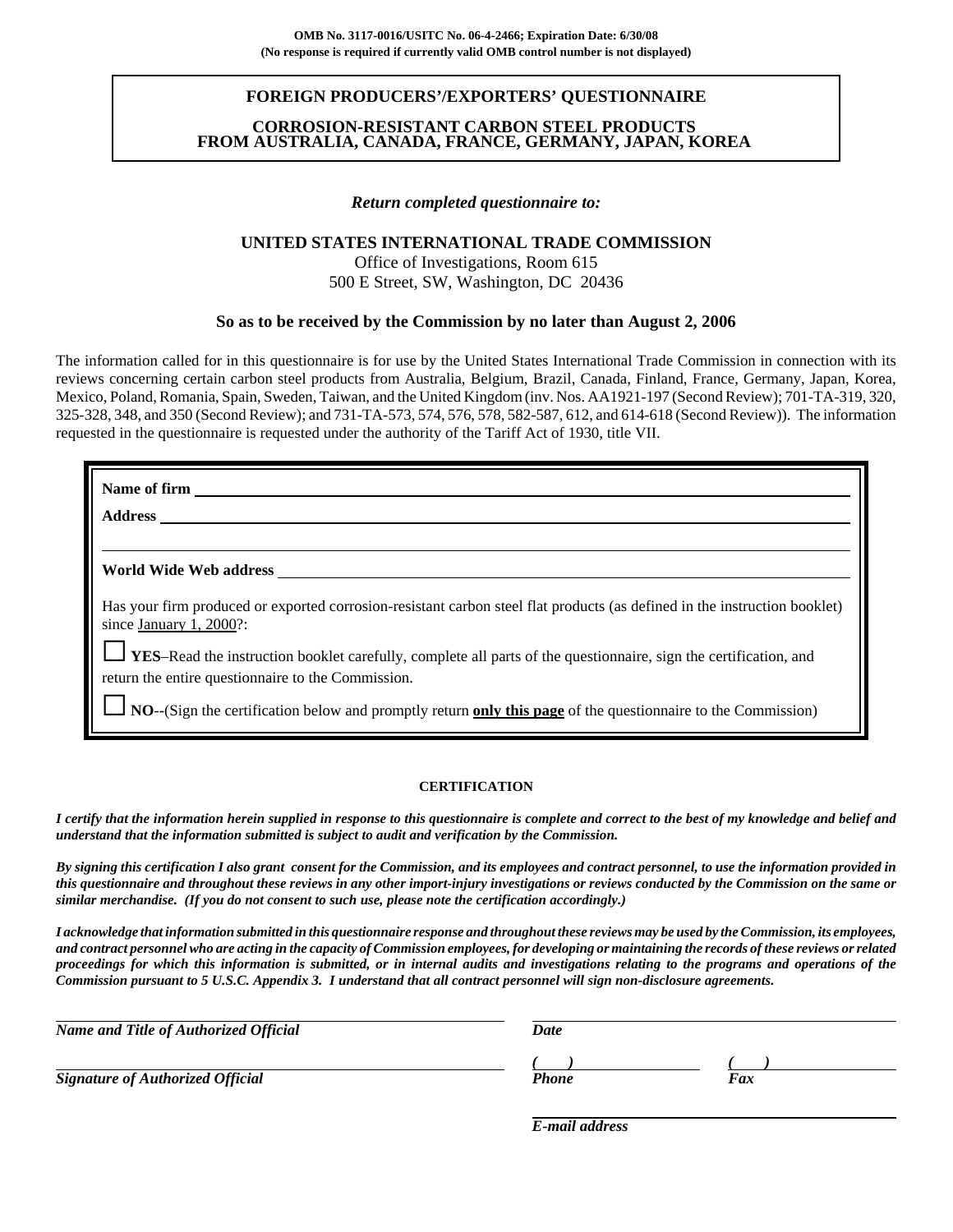## **PART I.--GENERAL QUESTIONS**

The questions in this questionnaire have been reviewed with market participants to ensure that issues of concern are adequately addressed and that data requests are sufficient, meaningful, and as limited as possible. Public reporting burden for this questionnaire is estimated to average 20 hours per response, including the time for reviewing instructions, searching existing data sources, gathering the data needed, and completing and reviewing the questionnaire. Send comments regarding the accuracy of this burden estimate or any other aspect of this collection of information, including suggestions for reducing the burden, to the Office of Investigations, U.S. International Trade Commission, 500 E Street, SW, Washington, DC 20436.

I-1a. Please report below the actual number of hours required and the cost to your firm of preparing the reply to this questionnaire and completing the form.

hours dollars

- I-1b. We are interested in any comments you may have for improving this questionnaire in general or the clarity of specific questions. Please attach such comments to your response or send them to the above address.
- I-2. Provide the name and address of establishment(s) covered by this questionnaire (see page 3 of the instruction booklet for reporting guidelines). If your firm is publicly traded, please specify the stock exchange and trading symbol.

I-3. Please provide the names, street addresses (not P.O. boxes), contacts, telephone numbers, and email addresses of the **FIVE** largest U.S. importers of your firm's corrosion-resistant steel in 2005.

I-4. In Parts II and III of this questionnaire we request a copy of your company's business plan. Does your company or any related firm have a business plan or any internal documents that describe, discuss, or analyze expected future market conditions for corrosion-resistant steel? Does your company or any related firm have any internal plans or reports that describe future market conditions for cut-to-length plate if the subject orders were revoked, or if they are continued?

 $\Box$  No  $\Box$  Yes--Please provide the requested documents. If you are not providing the requested documents, please explain why not.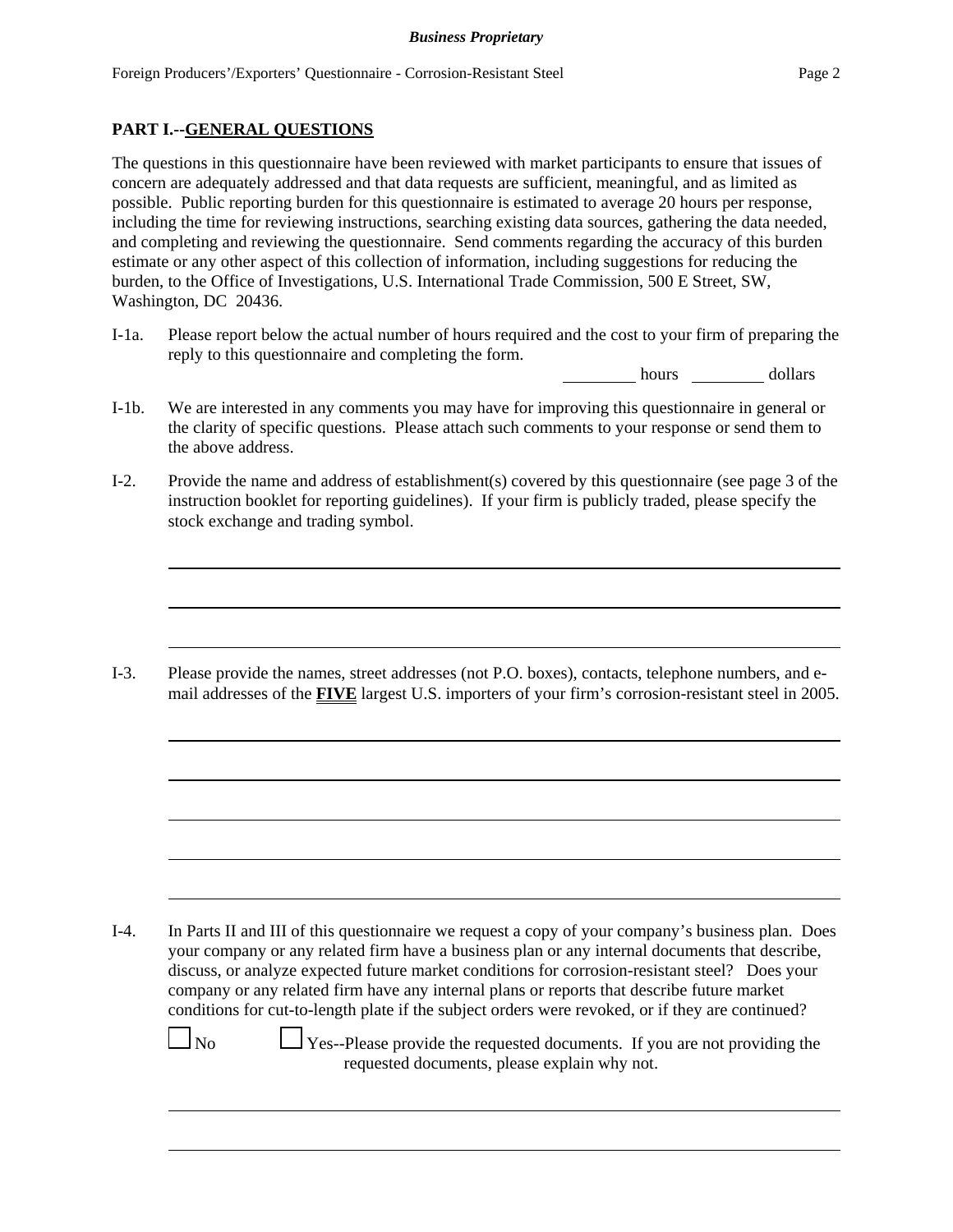# **PART I.--GENERAL QUESTIONS--***Continued*

| $I-5.$ |                        | Does your firm or any related firm produce, have the capability to produce, or have any plans to |                 | produce corrosion-resistant steel in the United States or other countries?                                                                                                                                                                                                                                                    |  |  |
|--------|------------------------|--------------------------------------------------------------------------------------------------|-----------------|-------------------------------------------------------------------------------------------------------------------------------------------------------------------------------------------------------------------------------------------------------------------------------------------------------------------------------|--|--|
|        | $\Box$ No              |                                                                                                  | questionnaire). | $\perp$ Yes--Please name the firm(s) and country(ies) below and, if U.S.<br>producer(s), ensure that they complete the Commission's producer<br>questionnaire (contact Elizabeth Haines for copies of that                                                                                                                    |  |  |
| $I-6.$ | $\overline{\text{No}}$ | into the United States?                                                                          |                 | Does your firm or any related firm import or have any plans to import corrosion-resistant steel<br>$\perp$ Yes--Please name the firm(s) below and ensure that they complete the<br>Commission's importer questionnaire (contact Elizabeth Haines for<br>copies of that questionnaire). Also, please indicate when such orders |  |  |
|        |                        |                                                                                                  |                 | are to be delivered and the quantities involved.                                                                                                                                                                                                                                                                              |  |  |
|        |                        |                                                                                                  |                 |                                                                                                                                                                                                                                                                                                                               |  |  |

| Country/<br><b>Period</b> | July-Sept.<br>2006 | Oct.-Dec.<br>2006 | Jan.-Mar.<br>2007 | <b>Apr.-June</b><br>2007 | July-Sept.<br>2007 | Oct.-Dec.<br>2007 |
|---------------------------|--------------------|-------------------|-------------------|--------------------------|--------------------|-------------------|
|                           |                    |                   |                   |                          |                    |                   |
|                           |                    |                   |                   |                          |                    |                   |
|                           |                    |                   |                   |                          |                    |                   |

I-7. Do free trade agreements such as NAFTA affect the character of your firm's operations?

 $\Box$  No  $\Box$  Yes--Please explain how and to what extent the character of your operations are affected by free trade agreements.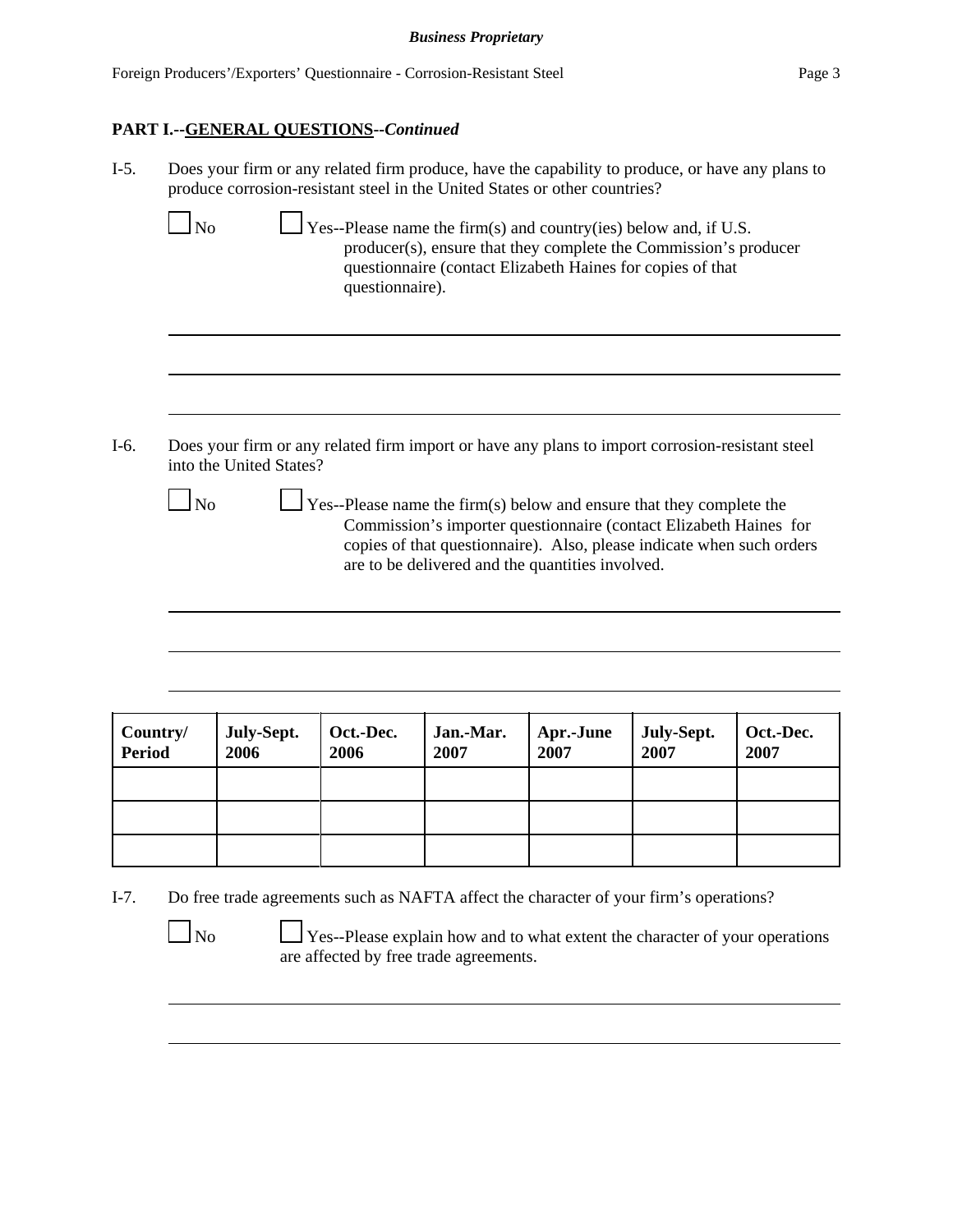#### *Business Proprietary*

### **PART II.--TRADE AND RELATED INFORMATION**

II-1. Has your firm experienced any change in the character of its operations or organization relating to the production of corrosion-resistant steel since January 1, 2000?

| $\Box$ Plant openings                   | Relocations                   |
|-----------------------------------------|-------------------------------|
| $\Box$ Expansions                       | $\Box$ Acquisitions           |
| $\Box$ Consolidations                   | Closures                      |
| $\Box$ Prolonged shutdowns <sup>1</sup> | $\Box$ Other (please explain) |
| Revised labor agreements <sup>2</sup>   |                               |
|                                         |                               |

<sup>1</sup> Reasons include strikes or equipment failure; curtailment of production because of shortages of materials; or any other change in the character of your operations or organization.

<sup>2</sup> Changes in wages, benefits, or work rules; or any other change in labor agreements.

Please supply details as to the time, nature, and significance of any such changes, and provide underlying assumptions, together with relevant portions of business plans, public corporate filings or other internal documentation, that address this issue in the space below.

| noted above) relating to the production of corrosion-resistant steel in the future?<br>$\Box$ Yes--Supply details as to the time, nature, and significance of such<br>N <sub>0</sub><br>changes and provide underlying assumptions, along with relevant<br>tons) for 2006 and 2007.                                 |  |
|---------------------------------------------------------------------------------------------------------------------------------------------------------------------------------------------------------------------------------------------------------------------------------------------------------------------|--|
| Does your firm anticipate any changes in the character of your operations or organization (as<br>portions of business plans or other supporting documentation, that<br>address this issue. Include in your response a specific projection of<br>your firm's capacity to produce corrosion-resistant steel (in short |  |
|                                                                                                                                                                                                                                                                                                                     |  |
|                                                                                                                                                                                                                                                                                                                     |  |
|                                                                                                                                                                                                                                                                                                                     |  |
|                                                                                                                                                                                                                                                                                                                     |  |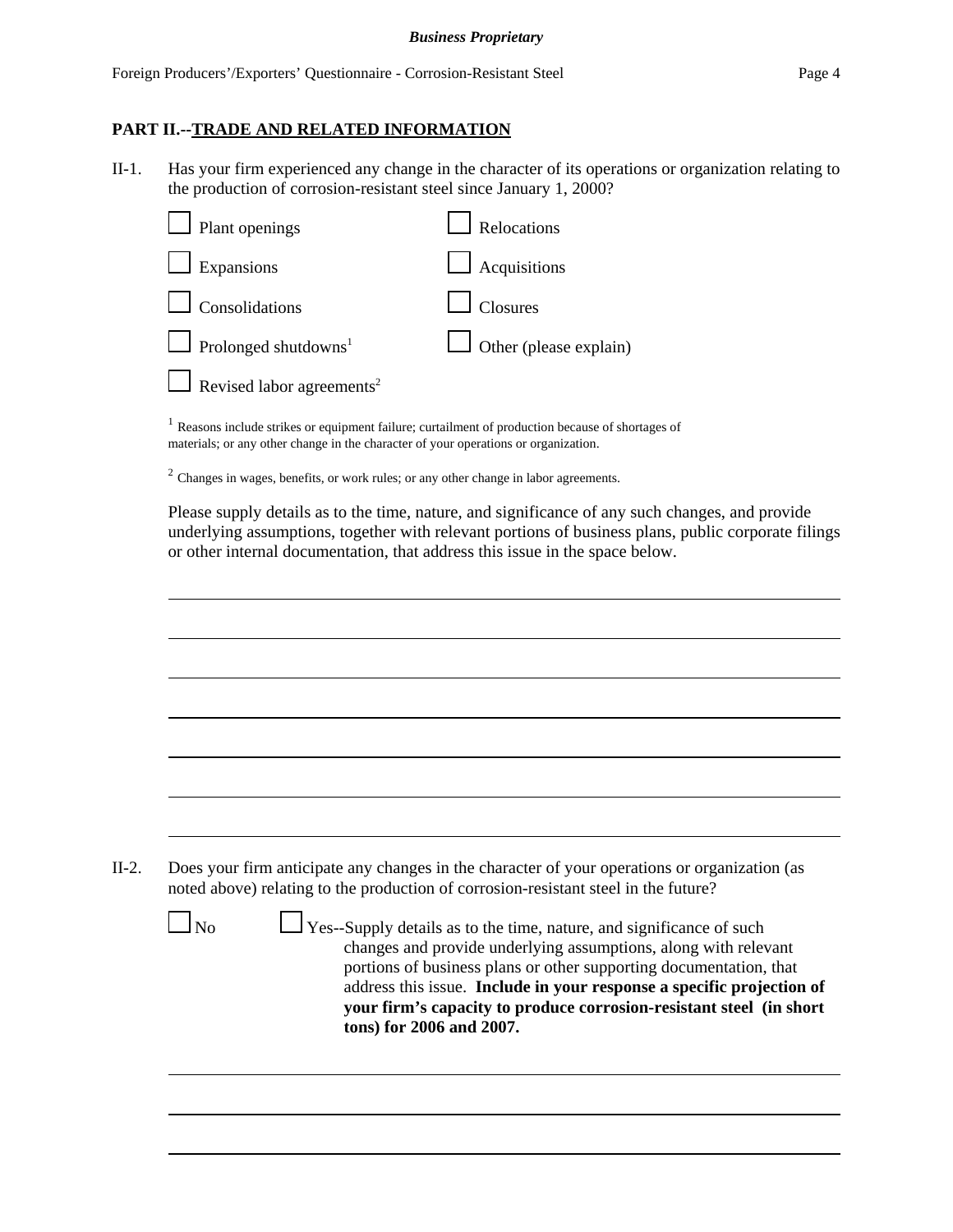II-3. Would your firm anticipate any changes in the character of your operations or organization (as noted above) relating to the production of corrosion-resistant steel in the future if the countervailing duty and/or antidumping duty orders on corrosion-resistant steel from subject countries were to be revoked?

- $\Box$  No  $\Box$  Yes--Supply details as to the time, nature, and significance of such changes and provide underlying assumptions, along with relevant portions of business plans or other supporting documentation, that address this issue.
- II-4. Does your firm have any plans to add, expand, curtail, or shut down production capacity and/or production of corrosion-resistant steel in subject countries in the future?
	- $\Box$  Yes--Please describe those plans, including planned dates and capacity/ production quantities involved, and the reason(s) for such change(s). If the plans are to add or expand capacity or production, list (in descending order of importance) the markets (countries) to which such additional capacity or production would be directed. Provide relevant portions of business plans or other supporting documentation that addresses this issue.
- II-5. Describe the production technology used in the production of corrosion-resistant steel in the subject countries and identify major production inputs. Also discuss any significant changes in production technology since 2000.

II-6. Has your firm since 2000 produced, or does your firm anticipate producing in the future, other products on the same equipment and machinery used in the production of corrosion-resistant steel?

|--|

 $\Box$  Yes--List the following information and report your firm's combined production capacity and production of these products and corrosionresistant steel in the periods indicated.

| ı<br>rroquet |
|--------------|
|              |

Period Basis for allocation of capacity data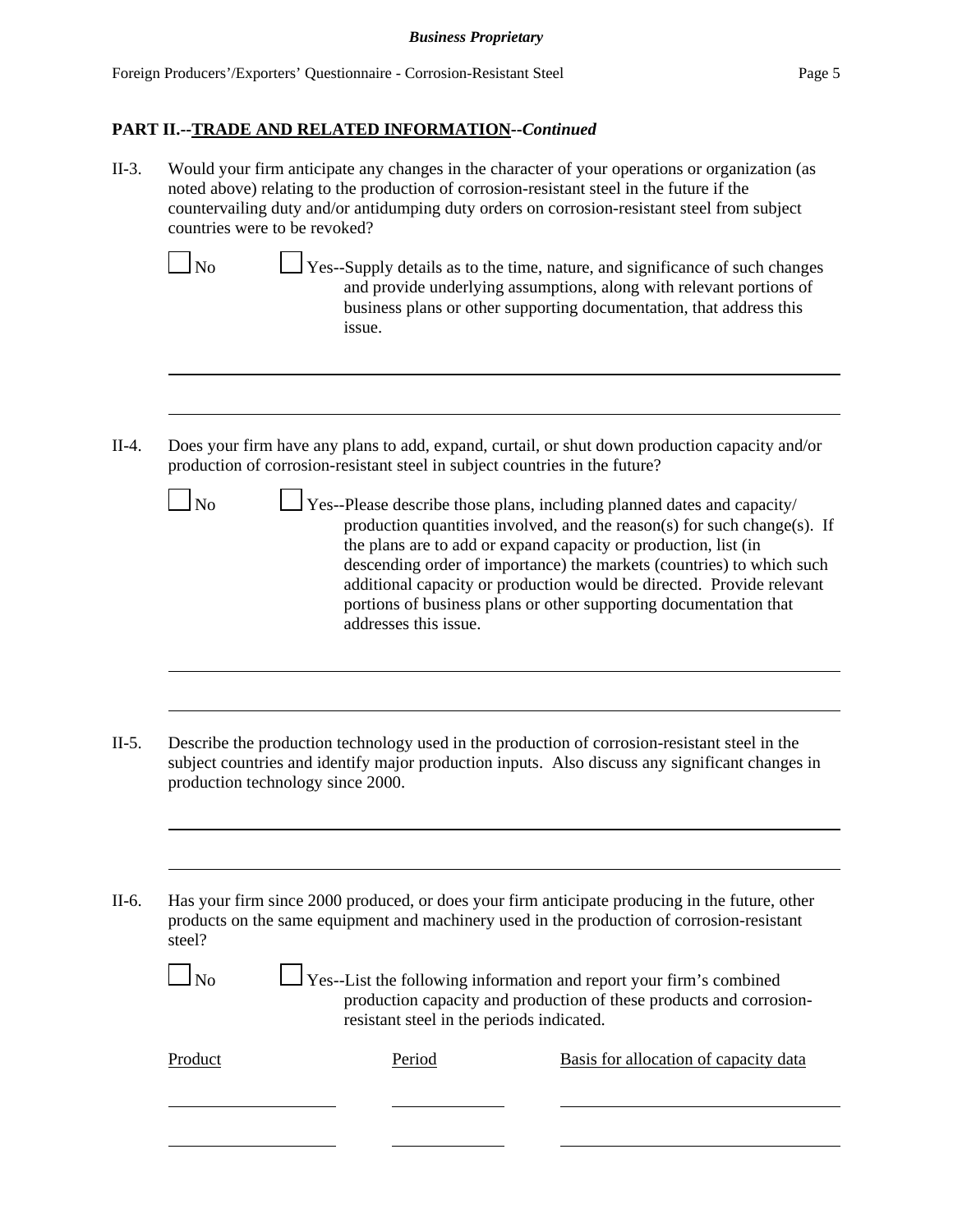II-7. **Corrosion-resistant steel**.– Please report your firm's production capability (capacity) and actual production of corrosion-resistant steel in your establishment(s).

| <b>Item</b>                                                                                             | Calendar<br>year 2005 | <b>Jan.-June 2005</b> | Jan.-June 2006 |
|---------------------------------------------------------------------------------------------------------|-----------------------|-----------------------|----------------|
| Average production capacity for all subject<br>and nonsubject corrosion-resistant steel<br>(short tons) |                       |                       |                |
| Production of electro-galvanizing<br>corrosion-resistant steel<br>(short tons)                          |                       |                       |                |
| Production of hot-dip galvanizing<br>corrosion-resistant steel<br>(short tons)                          |                       |                       |                |
| Production of other subject<br>corrosion-resistant steel<br>(short tons)                                |                       |                       |                |
| Production of specifically excluded<br>(e.g., terne plate) corrosion-<br>resistant steel (short tons)   |                       |                       |                |
| Production of micro-alloy corrosion-<br>resistant steel (short tons)                                    |                       |                       |                |
| Production of other nonsubject (e.g.<br>alloy) corrosion-resistant steel<br>(short tons)                |                       |                       |                |
| <b>TOTAL Production of corrosion-resistant</b><br>steel                                                 |                       |                       |                |

II-8. Has your firm since 2000 produced, or does your firm anticipate producing in the future, other products using the same production and related workers employed to produce corrosion-resistant steel?

 $\Box$  No  $\Box$  Yes--List the following information.

Product Period Basis for allocation of employment data

<u> Alexandria de la contrada de la contrada de la contrada de la contrada de la contrada de la contrada de la c</u>

II-9. Please describe the constraint(s) that set the limit(s) on your production capacity.

 $\overline{\phantom{a}}$  . The contract of  $\overline{\phantom{a}}$ 

II-10. What percentage of your firm's total sales in its most recent fiscal year was represented by sales of corrosion-resistant steel?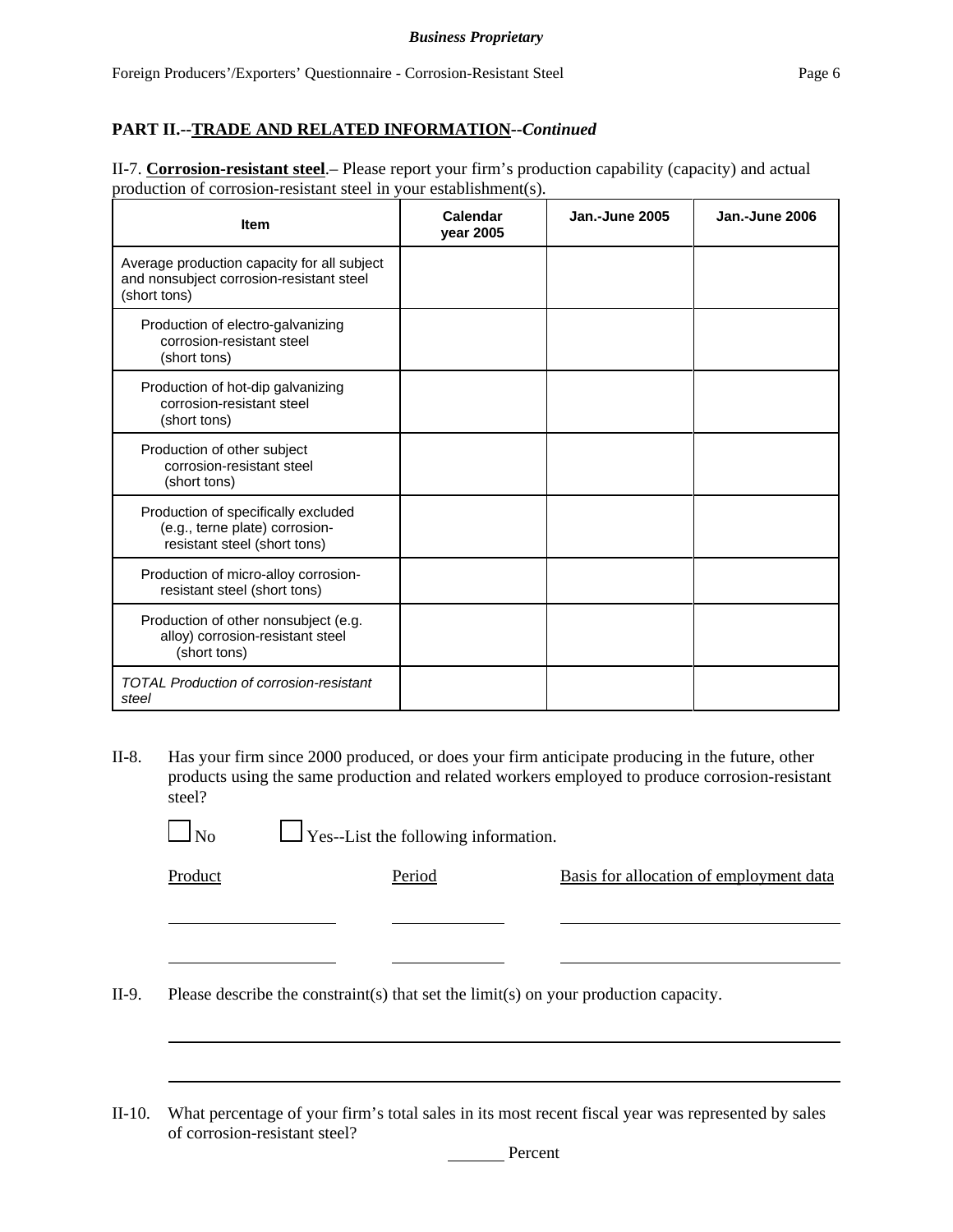| II-11. Is your firm able to switch production between corrosion-resistant steel and other products in |
|-------------------------------------------------------------------------------------------------------|
| response to a relative price change in the price of corrosion-resistant steel vis-a-vis the price of  |
| other products, using the same equipment and labor?                                                   |

| N <sub>o</sub> | $\Box$ Yes--Please identify below the other products, the approximate time and |
|----------------|--------------------------------------------------------------------------------|
|                | cost involved in switching, and the minimum relative price                     |
|                | change required for your firm to switch production to or from                  |
|                | corrosion-resistant steel.                                                     |
|                |                                                                                |

II-12. Has your firm maintained any inventories of corrosion-resistant steel in the United States (not including inventories held by firms identified in questions I-3, I-5, or I-6 above<sup>1</sup>) since 2000?

| $\Box$ No | $\Box$ Yes--Report the quantity (in short tons) of such <b>end-of-period</b> |
|-----------|------------------------------------------------------------------------------|
|           | inventories below.                                                           |

| 2000 | <b>2001</b> | 2002 | 2003 | 2004 | 2005 | Jan.-June<br>2005 | Jan.-June<br>2006 |
|------|-------------|------|------|------|------|-------------------|-------------------|
|      |             |      |      |      |      |                   |                   |

- II-13. (a) Are your firm's exports of corrosion-resistant steel subject to tariff or non-tariff barriers to trade (for example, antidumping or countervailing duty findings or remedies, tariffs, quotas, or regulatory barriers) in any countries other than the United States?
	-

 $\Box$  Yes--List the products(s), country(ies), the year each such barrier was imposed, and the type of barrier.

| Product | Country | <b>Year imposed</b> | Barrier (if tariff,<br>give rate) |
|---------|---------|---------------------|-----------------------------------|
|         |         |                     |                                   |

(b) Are your firm's exports of corrosion-resistant steel subject to current investigations in any countries other than the United States that might result in tariff or non-tariff barriers to trade?

| Product   | Country | <b>Type of investigation</b>                                               |
|-----------|---------|----------------------------------------------------------------------------|
| $\Box$ No |         | $\Box$ Yes--List the products(s), country(ies), and type of investigation. |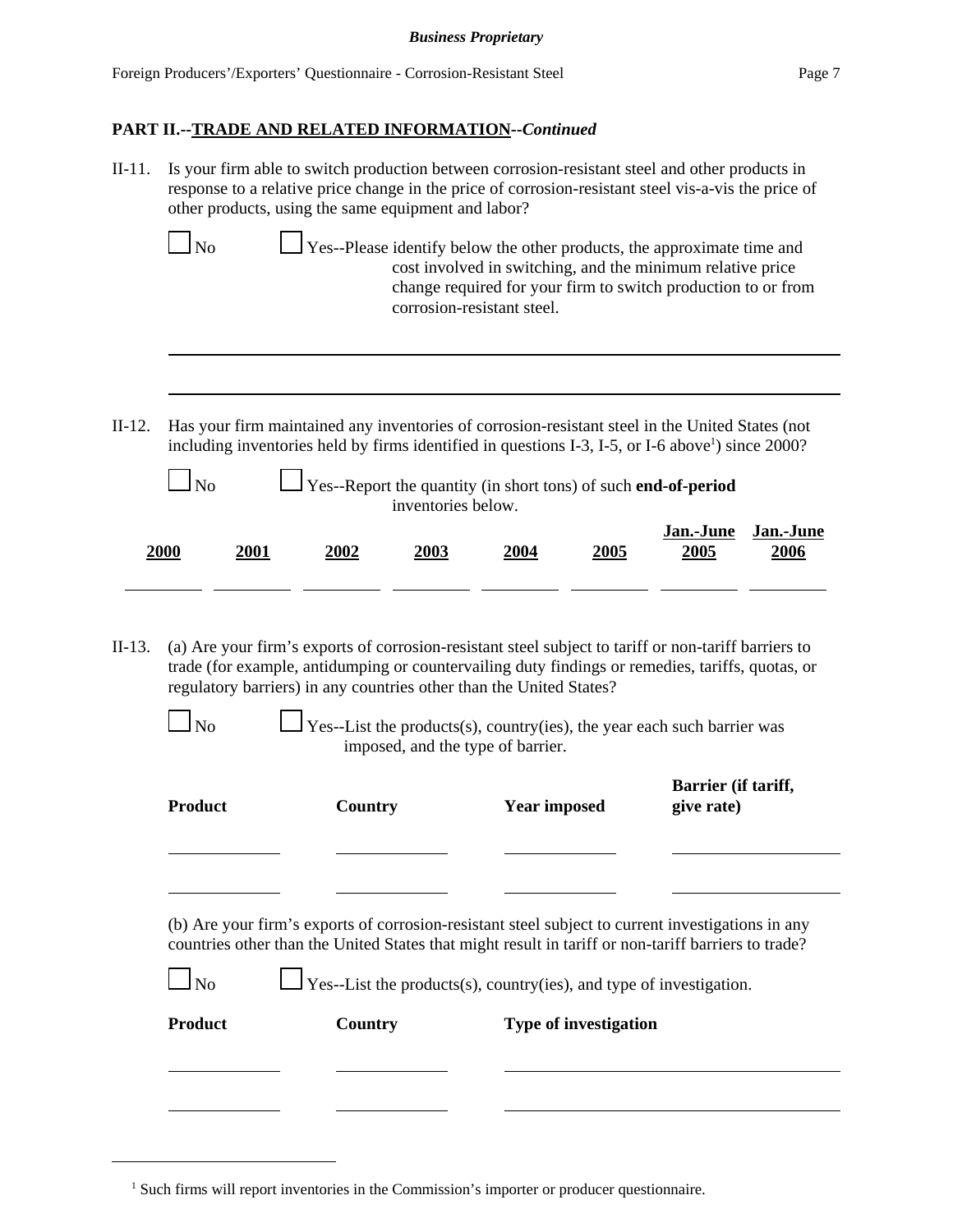II-14. Identify export markets (other than the United States) that you have developed or where you have increased your sales of corrosion-resistant steel as a result of the countervailing duty and/or antidumping duty orders on corrosion-resistant steel from the subject countries. Please identify and discuss below. As a separate attachment, please provide official import and export, quantity and value data by country for your home market for cut-to-length plate.

II-15. Describe the significance of the existing countervailing duty and/or antidumping duty orders covering imports of corrosion-resistant steel from the subject countries in terms of their effect on your firm's production capacity, production, home market shipments, exports to the United States and other markets, and inventories. You may wish to compare your firm's operations before and after the imposition of the order.

II-16. Would your firm anticipate any changes in its production capacity, production, home market shipments, exports to the United States and other markets, or inventories relating to the production of corrosion-resistant steel in the future if the countervailing duty and/or antidumping duty orders on corrosion-resistant steel from the subject countries were to be revoked?

 $\perp$  Yes--Supply details as to the time, nature, and significance of such changes and provide underlying assumptions, along with relevant portions of business plans or other supporting documentation, for any trends or projections you may provide.

II-17. Has your firm added capacity to produce corrosion-resistant, announced plans to add corrosionresistant capacity, or made other corrosion-resistant-specific investments to improve your operations since 2000?

 $\Box$  No  $\Box$  Yes–Provide any analyses or projections prepared in connection with your investment plans that relate to the market for corrosion-resistant in the United States or that project ROI levels for the investments.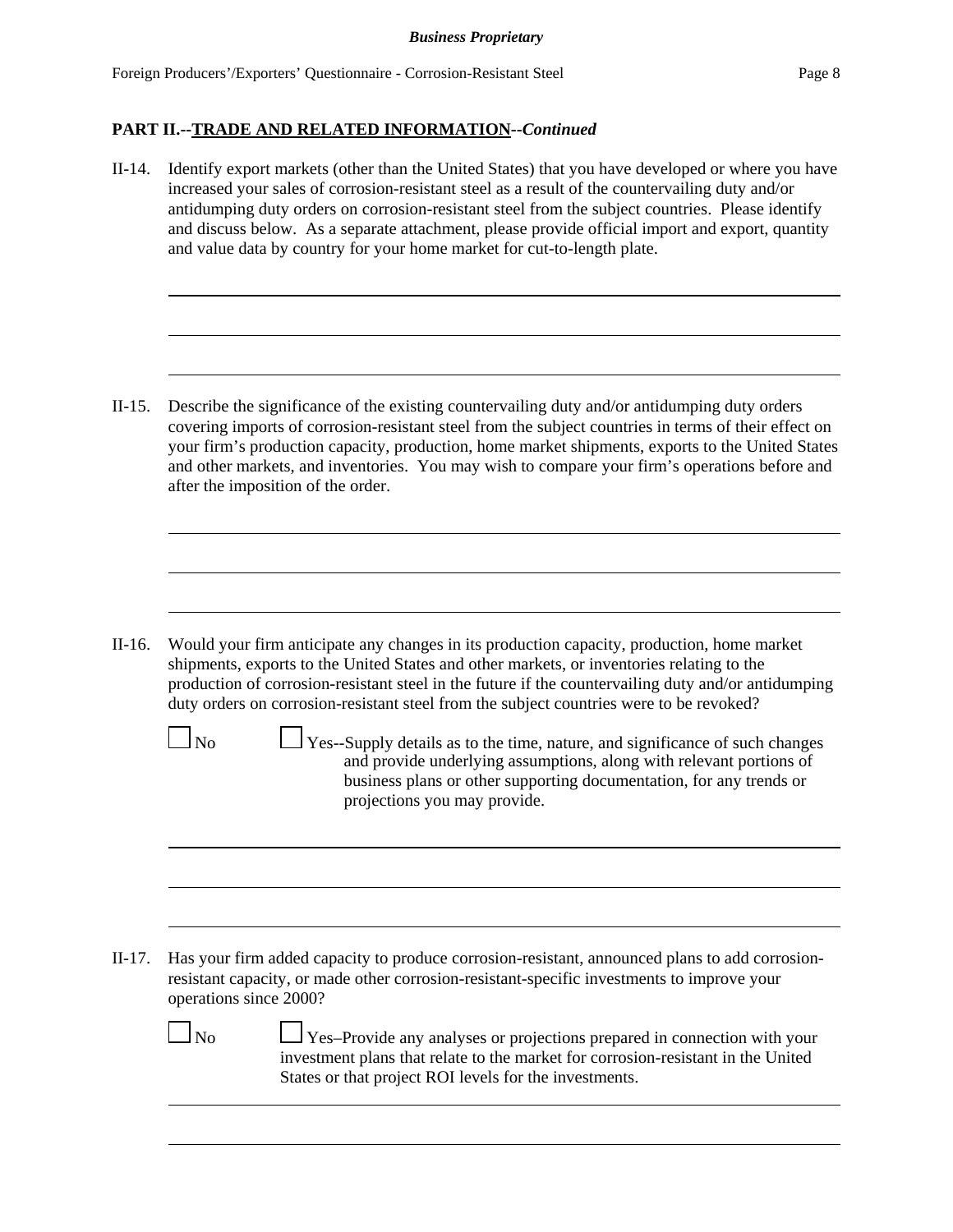II-18a. Please report production capacity, production, shipments, and inventories of corrosion-resistant steel produced by your firm in your country in **2000-05**.

| (Quantity in short tons, value in 1,000 U.S. dollars)                                                                                                                                                                                                                                                                                                                                                                                                         |      |      |      |      |      |       |
|---------------------------------------------------------------------------------------------------------------------------------------------------------------------------------------------------------------------------------------------------------------------------------------------------------------------------------------------------------------------------------------------------------------------------------------------------------------|------|------|------|------|------|-------|
| Item                                                                                                                                                                                                                                                                                                                                                                                                                                                          | 2000 | 2001 | 2002 | 2003 | 2004 | 2005  |
| <b>AVERAGE PRODUCTION CAPACITY<sup>1</sup> (quantity)</b>                                                                                                                                                                                                                                                                                                                                                                                                     |      |      |      |      |      |       |
| BEGINNING-OF-PERIOD INVENTORIES <sup>2</sup> (quantity)                                                                                                                                                                                                                                                                                                                                                                                                       |      |      |      |      |      |       |
| PRODUCTION <sup>3</sup> (quantity)                                                                                                                                                                                                                                                                                                                                                                                                                            |      |      |      |      |      |       |
| <b>SHIPMENTS:</b>                                                                                                                                                                                                                                                                                                                                                                                                                                             |      |      |      |      |      |       |
| Home market:                                                                                                                                                                                                                                                                                                                                                                                                                                                  |      |      |      |      |      |       |
| Internal consumption/transfers<br>(quantity)                                                                                                                                                                                                                                                                                                                                                                                                                  |      |      |      |      |      |       |
| <b>Commercial shipments:</b><br>Quantity                                                                                                                                                                                                                                                                                                                                                                                                                      |      |      |      |      |      |       |
| Value                                                                                                                                                                                                                                                                                                                                                                                                                                                         |      |      |      |      |      |       |
| <b>Exports to--</b>                                                                                                                                                                                                                                                                                                                                                                                                                                           |      |      |      |      |      |       |
| United States: <sup>4</sup><br>Quantity                                                                                                                                                                                                                                                                                                                                                                                                                       |      |      |      |      |      |       |
| Value                                                                                                                                                                                                                                                                                                                                                                                                                                                         |      |      |      |      |      |       |
| All other export markets:<br>European Union: <sup>5</sup><br>Quantity                                                                                                                                                                                                                                                                                                                                                                                         |      |      |      |      |      |       |
| Value                                                                                                                                                                                                                                                                                                                                                                                                                                                         |      |      |      |      |      |       |
| China:<br>Quantity                                                                                                                                                                                                                                                                                                                                                                                                                                            |      |      |      |      |      |       |
| Value                                                                                                                                                                                                                                                                                                                                                                                                                                                         |      |      |      |      |      |       |
| Asia (other than China):6<br>Quantity                                                                                                                                                                                                                                                                                                                                                                                                                         |      |      |      |      |      |       |
| Value                                                                                                                                                                                                                                                                                                                                                                                                                                                         |      |      |      |      |      |       |
| Other: $7$<br>Quantity                                                                                                                                                                                                                                                                                                                                                                                                                                        |      |      |      |      |      |       |
| Value                                                                                                                                                                                                                                                                                                                                                                                                                                                         |      |      |      |      |      |       |
| Subtotal, all other export markets:<br>Quantity                                                                                                                                                                                                                                                                                                                                                                                                               |      |      |      |      |      |       |
| Value                                                                                                                                                                                                                                                                                                                                                                                                                                                         |      |      |      |      |      |       |
| Total exports (quantity)                                                                                                                                                                                                                                                                                                                                                                                                                                      |      |      |      |      |      |       |
| Total shipments (quantity)                                                                                                                                                                                                                                                                                                                                                                                                                                    |      |      |      |      |      |       |
| <b>END-OF-PERIOD INVENTORIES (quantity)</b>                                                                                                                                                                                                                                                                                                                                                                                                                   |      |      |      |      |      |       |
| <sup>1</sup> The production capacity (see definitions in instructions booklet) reported is based on operating hours per week,<br>per year. Please describe the methodology used to calculate production capacity, and explain any changes in reported capacity (use<br>additional pages as necessary).                                                                                                                                                        |      |      |      |      |      | weeks |
| <sup>2</sup> Reconciliation of data.--Please note that the quantities reported above should reconcile as follows: beginning-of-period inventories,<br>plus production, less total shipments, equals end-of-period inventories. Do the data reported reconcile?                                                                                                                                                                                                |      |      |      |      |      |       |
| <b>Yes</b><br>No--Please explain:<br><sup>3</sup> Please estimate the percentage of total production of corrosion-resistant steel in your country accounted for by your firm's production in<br>2005:                                                                                                                                                                                                                                                         |      |      |      |      |      |       |
| Percent<br><sup>4</sup> Please estimate the percentage of total exports to the United States of corrosion-resistant steel from your country accounted for by<br>your firm's exports in 2005:<br>Percent<br><sup>5</sup> Identify principal <i>European Union</i> export markets. <u>The magnetic contract of the set of the set of the set of the set of the set of the set of the set of the set of the set of the set of the set of the set of the set </u> |      |      |      |      |      |       |
| <sup>6</sup> Identify principal Asian export markets.<br><sup>7</sup> Identify principal other export markets.                                                                                                                                                                                                                                                                                                                                                |      |      |      |      |      |       |
| PART II.--TRADE AND RELATED INFORMATION--Continued                                                                                                                                                                                                                                                                                                                                                                                                            |      |      |      |      |      |       |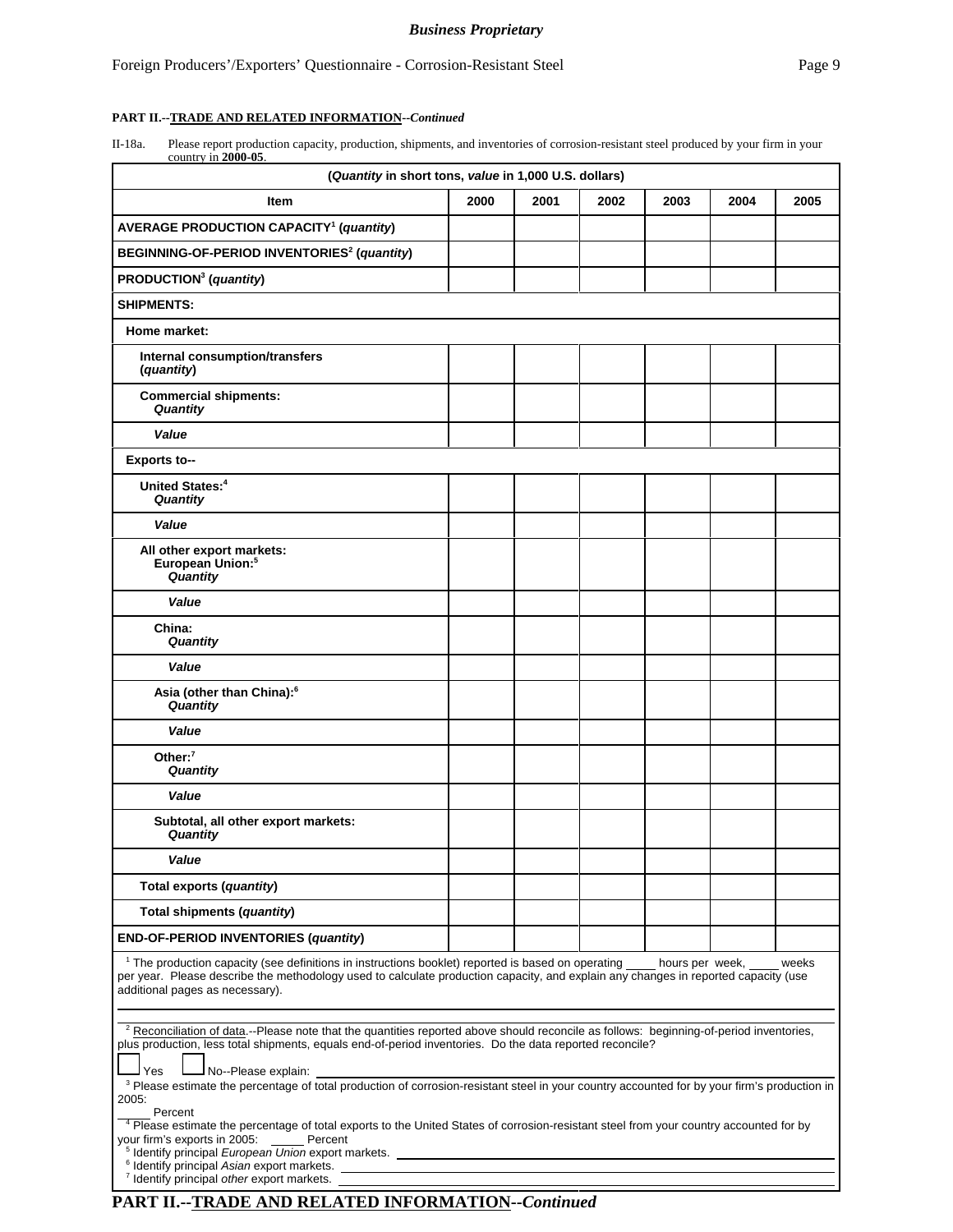II-18b. Please report production capacity, production, shipments, and inventories of corrosion-resistant steel produced by your firm in your country in **January-June 2005 and January-June 2006**.

|                                                                  | (Quantity in short tons, value in 1,000 U.S. dollars) |                   |
|------------------------------------------------------------------|-------------------------------------------------------|-------------------|
| <b>Item</b>                                                      | January-June 2005                                     | January-June 2006 |
| <b>AVERAGE PRODUCTION CAPACITY (quantity)</b>                    |                                                       |                   |
| <b>BEGINNING-OF-PERIOD INVENTORIES<sup>1</sup></b><br>(quantity) |                                                       |                   |
| <b>PRODUCTION</b> (quantity)                                     |                                                       |                   |
| <b>SHIPMENTS:</b>                                                |                                                       |                   |
| Home market:                                                     |                                                       |                   |
| <b>Internal consumption/transfers</b><br>(quantity)              |                                                       |                   |
| <b>Commercial shipments:</b><br>Quantity                         |                                                       |                   |
| Value                                                            |                                                       |                   |
| <b>Exports to--</b>                                              |                                                       |                   |
| <b>United States:</b><br>Quantity                                |                                                       |                   |
| Value                                                            |                                                       |                   |
| All other export markets:<br><b>European Union:</b><br>Quantity  |                                                       |                   |
| Value                                                            |                                                       |                   |
| China:<br>Quantity                                               |                                                       |                   |
| Value                                                            |                                                       |                   |
| Asia (other than China):<br>Quantity                             |                                                       |                   |
| Value                                                            |                                                       |                   |
| Other:<br>Quantity                                               |                                                       |                   |
| Value                                                            |                                                       |                   |
| Subtotal, all other export markets:<br>Quantity                  |                                                       |                   |
| Value                                                            |                                                       |                   |
| Total exports (quantity)                                         |                                                       |                   |
| Total shipments (quantity)                                       |                                                       |                   |
| <b>END-OF-PERIOD INVENTORIES (quantity)</b>                      |                                                       |                   |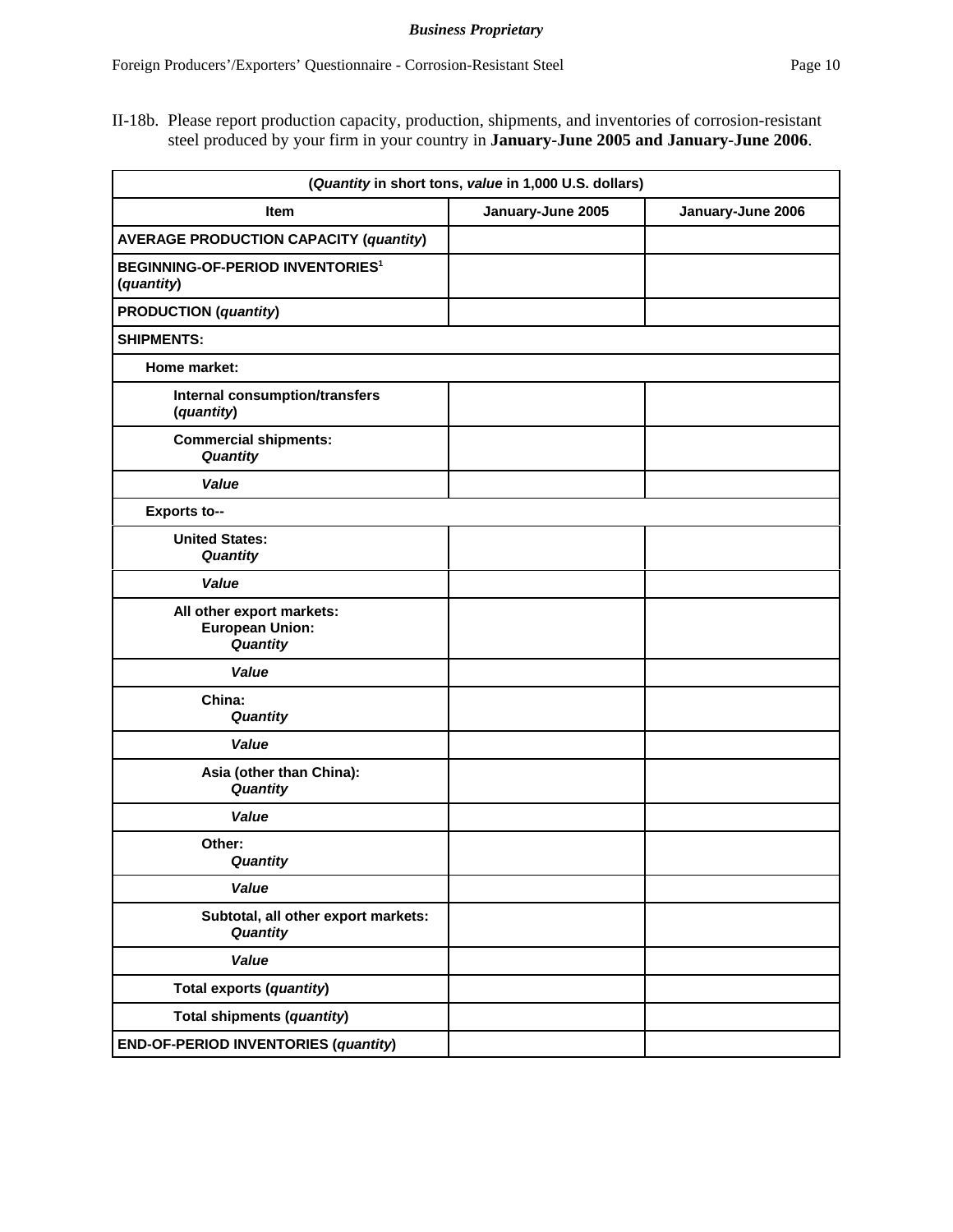II-19. Please report your firm's total shipments of the specified carbon steel corrosion-resistant products.

| Type of sale             | 2005 | January-June 2005 | January-June 2006 |  |
|--------------------------|------|-------------------|-------------------|--|
| (Quantity in short tons) |      |                   |                   |  |
| Pre-painted by your firm |      |                   |                   |  |
| Toll painted             |      |                   |                   |  |
| Sold unpainted           |      |                   |                   |  |

II-20. Please report your firm's total shipments of the specified carbon steel corrosion-resistant steel products.

| Type of sale             | 2005 | January-June 2005 | January-June 2006 |
|--------------------------|------|-------------------|-------------------|
| (Quantity in short tons) |      |                   |                   |
| Exposed (automotive)     |      |                   |                   |
| Unexposed (automotive)   |      |                   |                   |
| Other                    |      |                   |                   |

II-21. Please report your firm's shipments of the specified carbon steel corrosion-resistant steel products.

| Type of sale | 2005                     | January-June 2005 | January-June 2006 |
|--------------|--------------------------|-------------------|-------------------|
|              | (Quantity in short tons) |                   |                   |
| Galvanized   |                          |                   |                   |
| Galvannealed |                          |                   |                   |
| Other        |                          |                   |                   |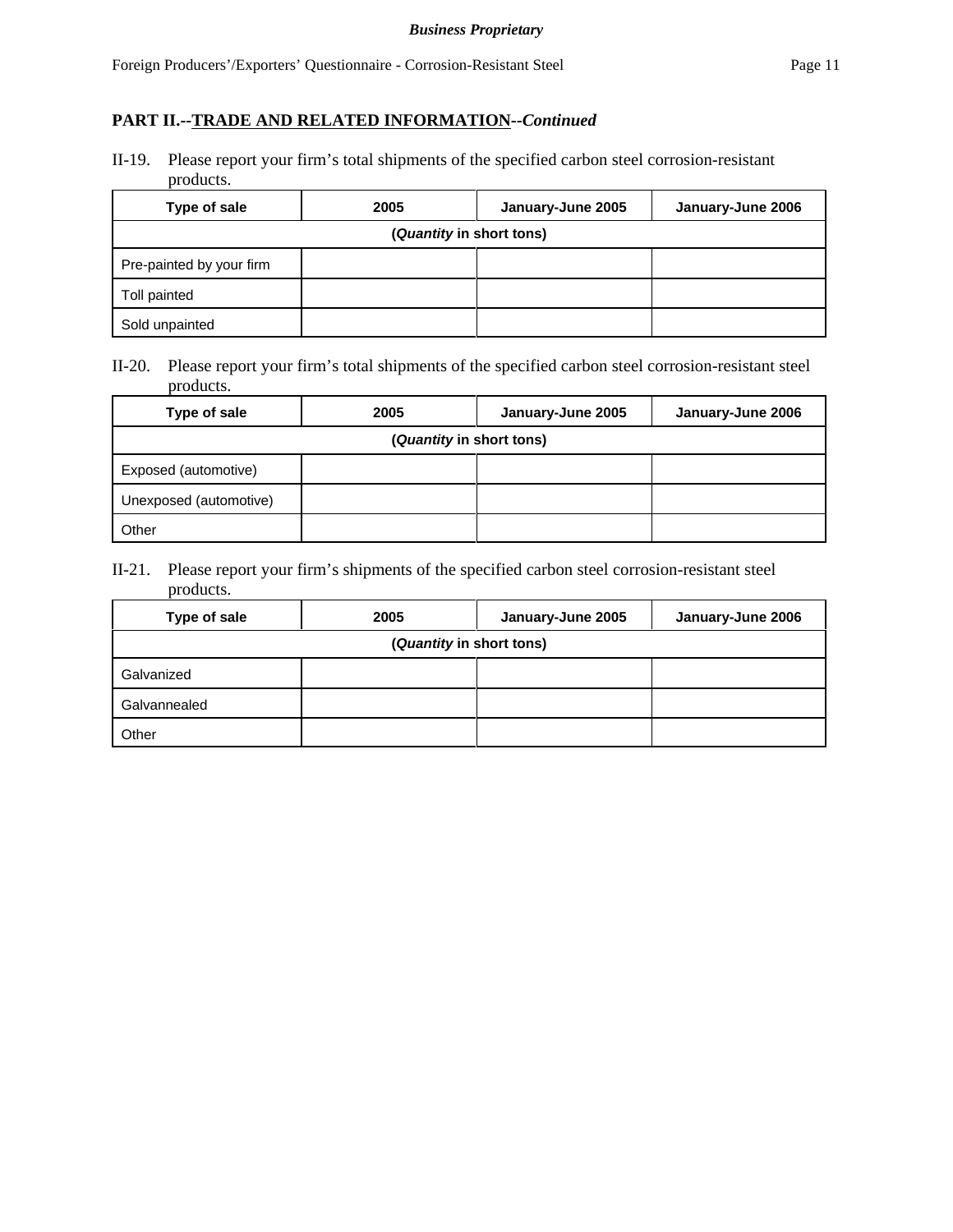# **PART III.--MARKET FACTORS**

III-1. Approximately what share of your firm's sales of corrosion-resistant steel to U.S. customers in 2005 were on a (1) long-term contract basis (multiple deliveries for 12 months or more), (2) short-term contract basis (multiple deliveries for less than 12 months), and (3) spot sales basis (for a single delivery)?

| <b>Type of sale</b>       | Share of sales (percent) |  |
|---------------------------|--------------------------|--|
| Corrosion-resistant steel |                          |  |
| Long-term contracts       |                          |  |
| Short-term contracts      |                          |  |
| Spot sales                |                          |  |

- III-2. If you sell on a long-term contract basis, please answer the following questions with respect to provisions of a typical long-term contract.
	- (a) What is the average duration of a contract?
	- (b) Can prices be renegotiated during the contract period?
	- (c) Does the contract fix quantity, price, or both?
	- (d) Does the contract have a meet or release provision?
- III-3. If you sell on a short-term contract basis, please answer the following questions with respect to provisions of a typical short-term contract.
	- (a) What is the average duration of a contract?
	- (b) Can prices be renegotiated during the contract period?
	- (c) Does the contract fix quantity, price, or both?
	- (d) Does the contract have a meet or release provision?
- III-4. If you sell corrosion-resistant steel on a long-term contract basis, did you impose any surcharges or other price increases during the pendency of the contract? If so, please identify the amounts of the surcharge or price increase, the period of time during which it was effective, and the reason for the surcharge or price increase.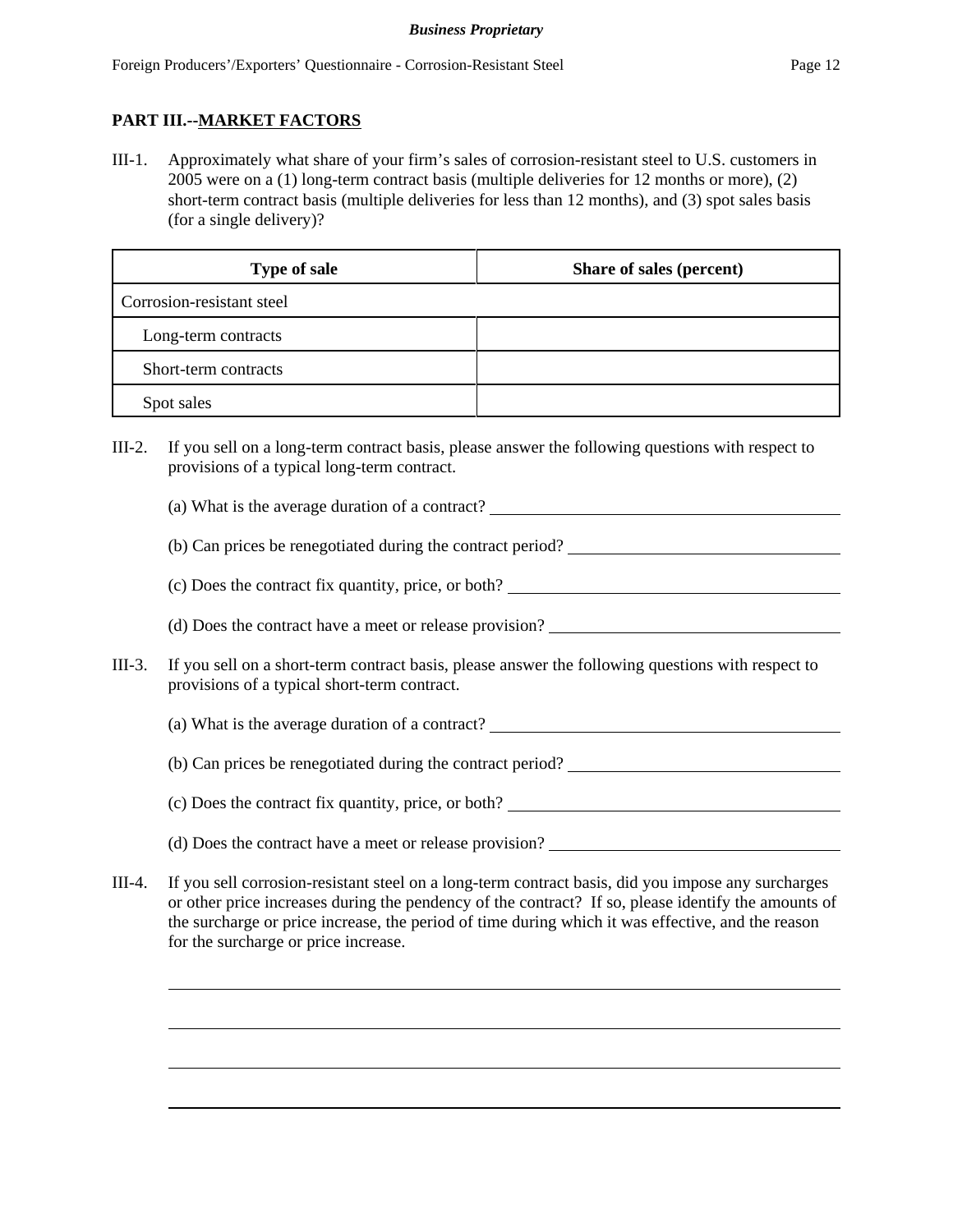III-5. (a) Does your firm offer just-in-time or similar inventory services for corrosion-resistant steel customers located in the United States? If yes, please discuss below.

(b) Does your firm offer financing to customers of corrosion-resistant steel located in the United States? If yes, please discuss below.

III-6. What is the average lead time between a U.S. customer's order and the date of delivery for your firm's sales of corrosion-resistant steel?

| <b>Source</b>             | <b>Share of 2005 sales</b> | <b>Lead time</b> |
|---------------------------|----------------------------|------------------|
| Corrosion-resistant steel |                            |                  |
| From inventory            |                            |                  |
| Produced to order         |                            |                  |
| <b>Total</b>              | 100%                       |                  |

III-7. To what extent have changes in the prices of raw materials affected your firm's selling prices for corrosion-resistant steel since 2000? Also discuss any anticipated changes in your raw material costs in the future, identifying the time period(s) involved and the factor(s) that you believe would be responsible for such changes. Provide any underlying assumptions, along with relevant portions of business plans or other supporting documentation, that address this issue.

III-8. Have any changes occurred in any other factors affecting supply (e.g., changes in availability or prices of energy or labor; transportation conditions; production capacity and/or methods of production; technology; export markets; or alternative production opportunities) that affected the availability of subject country-produced corrosion-resistant steel in the U.S. market since 2000?

 $\Box$  No  $\Box$  Yes--Please note the time period(s) of any such changes, the factors(s) involved, and the impact such changes had on your shipment volumes and prices.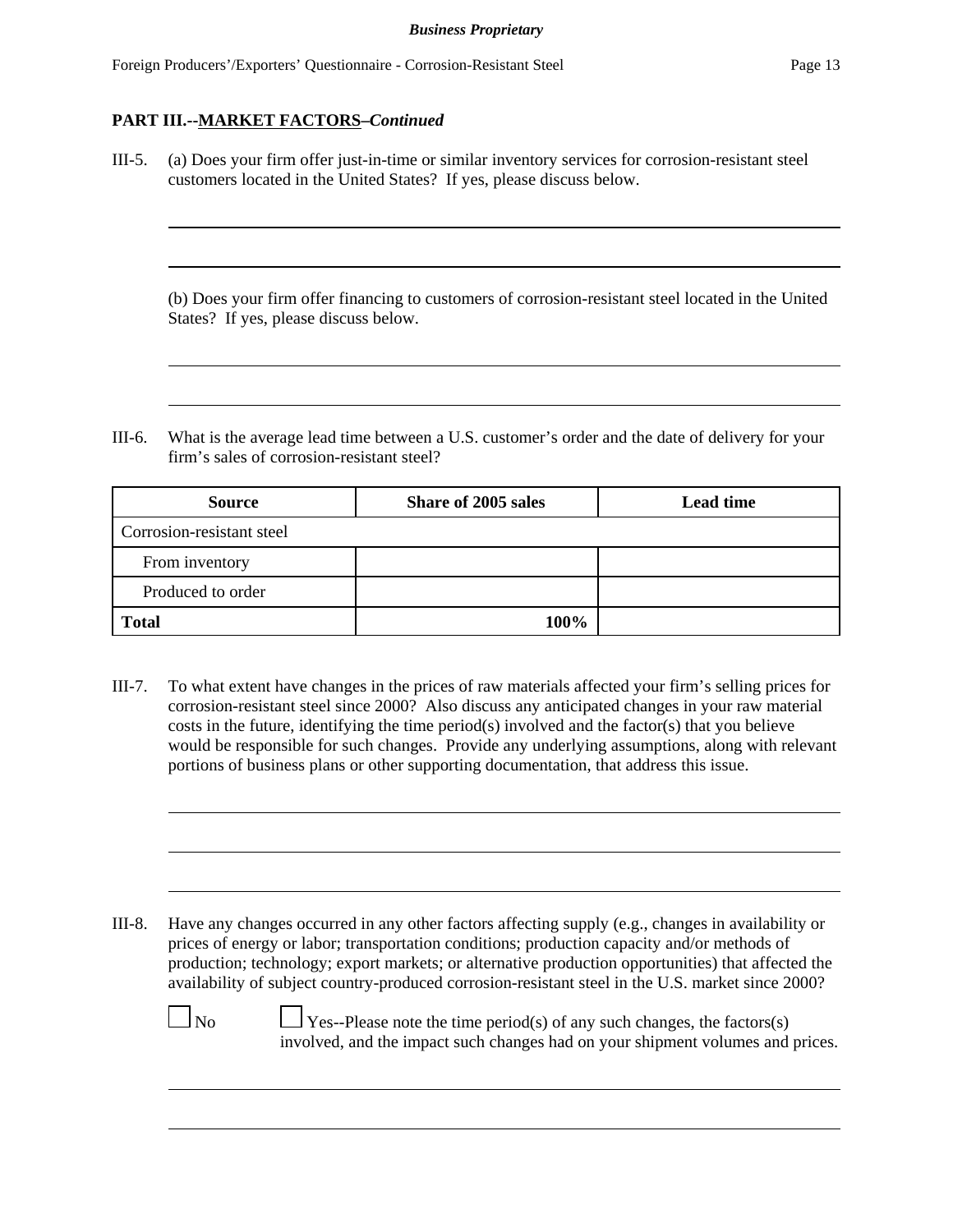III-9. (a) Do you anticipate any changes in terms of the availability of subject country-produced corrosion-resistant steel in the U.S. market in the future?

| Increa |
|--------|
|--------|

| Change |
|--------|
|        |

Increase No Change Decrease

(b) If you anticipate changes in supply, please identify the changes including the time period and the impact of such changes on shipment volumes and prices. Provide any underlying assumptions, along with relevant portions of business plans or other supporting documentation, that address this issue.

- III-10. Describe how easily your firm can shift its sales of corrosion-resistant steel between the U.S. market and alternative country markets. In your discussion, please describe any contracts, other sales arrangements, or other constraints (including any third-country trade barriers such as tariffs, quotas, or other non-tariff barriers) that would prevent or retard your firm from shifting corrosion-resistant steel between the U.S. and alternative country markets within a 12-month period. Provide any underlying assumptions, along with relevant portions of business plans or other supporting documentation, that address this issue.
- III-11. Is the product range, product mix, or marketing of corrosion-resistant steel in your home market significantly different from the product range, product mix, or marketing of corrosion-resistant steel for export to the United States or to third-country markets? Have there been any significant changes in the product range, product mix, or marketing of corrosion-resistant steel in your home market, for export to the United States, or for export to third-country markets since 2000?

 $\Box$  No  $\Box$  Yes--Please describe and quantify if possible.

III-12. Please discuss any anticipated changes in terms of the product range, product mix, or marketing of corrosion-resistant steel in your home market, for export to the United States, or for export to third-country markets in the future, identifying the time period(s) involved and the factor(s) that you believe would be responsible for such changes. Provide any underlying assumptions, along with relevant portions of business plans or other supporting documentation, that address this issue.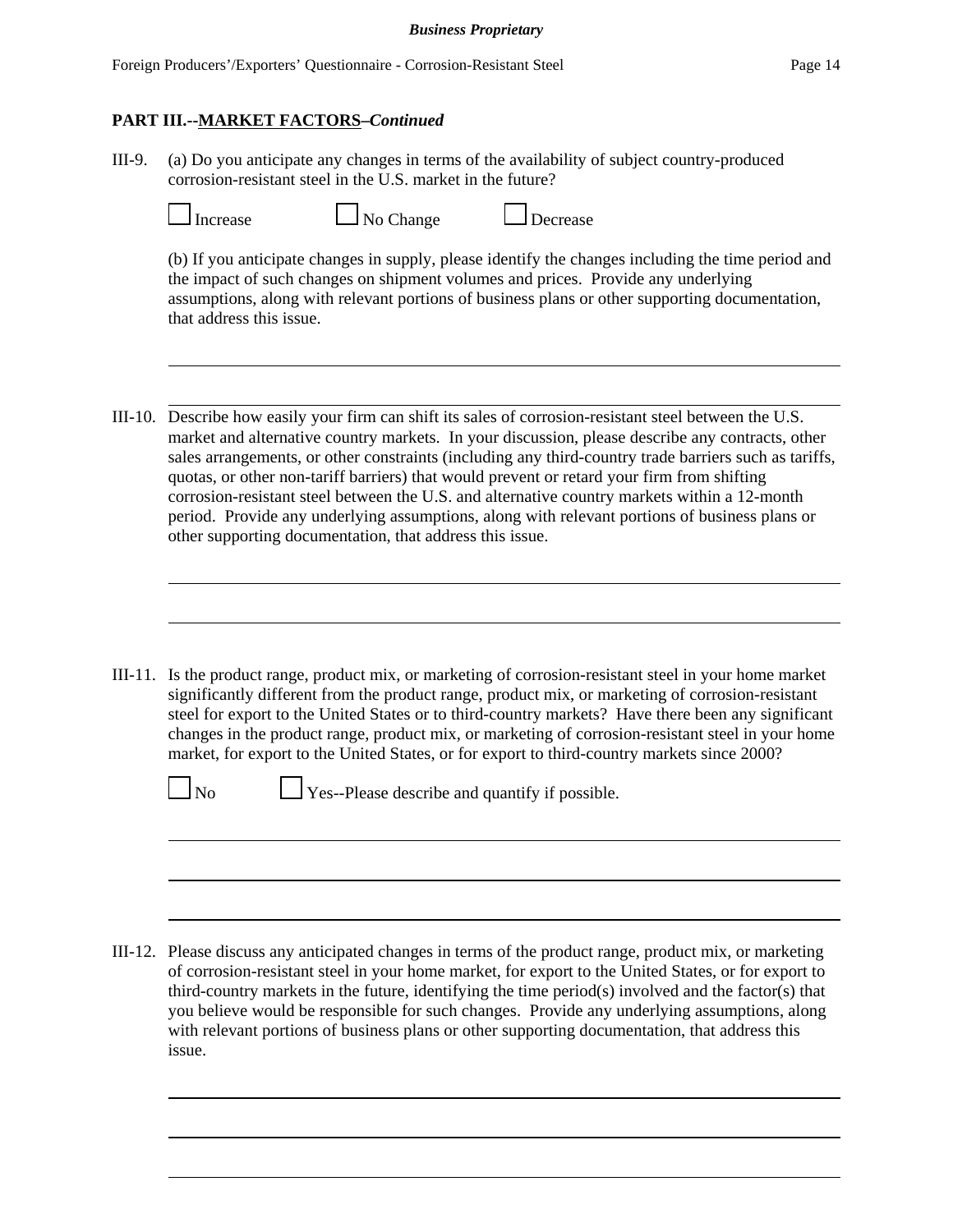III-13. (a) Please list in order of importance any products that may be substituted for corrosion-resistant steel.

|--|

(b) For each possible substitute product, please give examples of applications and end uses for which they are substitutes.

(c) Have changes in the prices of these products affected the price for corrosion-resistant steel?

- $\Box$  No  $\Box$  Yes–To what degree do changes in their prices affect the price for corrosionresistant steel? Does this effect have a time lag? If so, how long is the time lag for each substitute product? Does this vary by type of corrosion-resistant steel or final end use?
- III-14. Have there been any changes in the number or types of products that can be substituted for corrosion-resistant steel since 2000?

 $\Box$  No  $\Box$  Yes--Please explain.

III-15. Do you anticipate any changes in terms of the substitutability of other products for corrosionresistant steel in the future?

| N <sub>o</sub> | Yes--Please describe. Provide any underlying assumptions, along with        |
|----------------|-----------------------------------------------------------------------------|
|                | relevant portions of business plans or other supporting documentation, that |
|                | address this issue.                                                         |

III-16. Is the corrosion-resistant steel produced by your firm and sold in its home market interchangeable (i.e., can be used in the same applications) with your firm's corrosion-resistant steel sold to the United States and/or to third-country markets?

 $\Box$  Yes  $\Box$  No--Identify the market(s) and any differences in the products.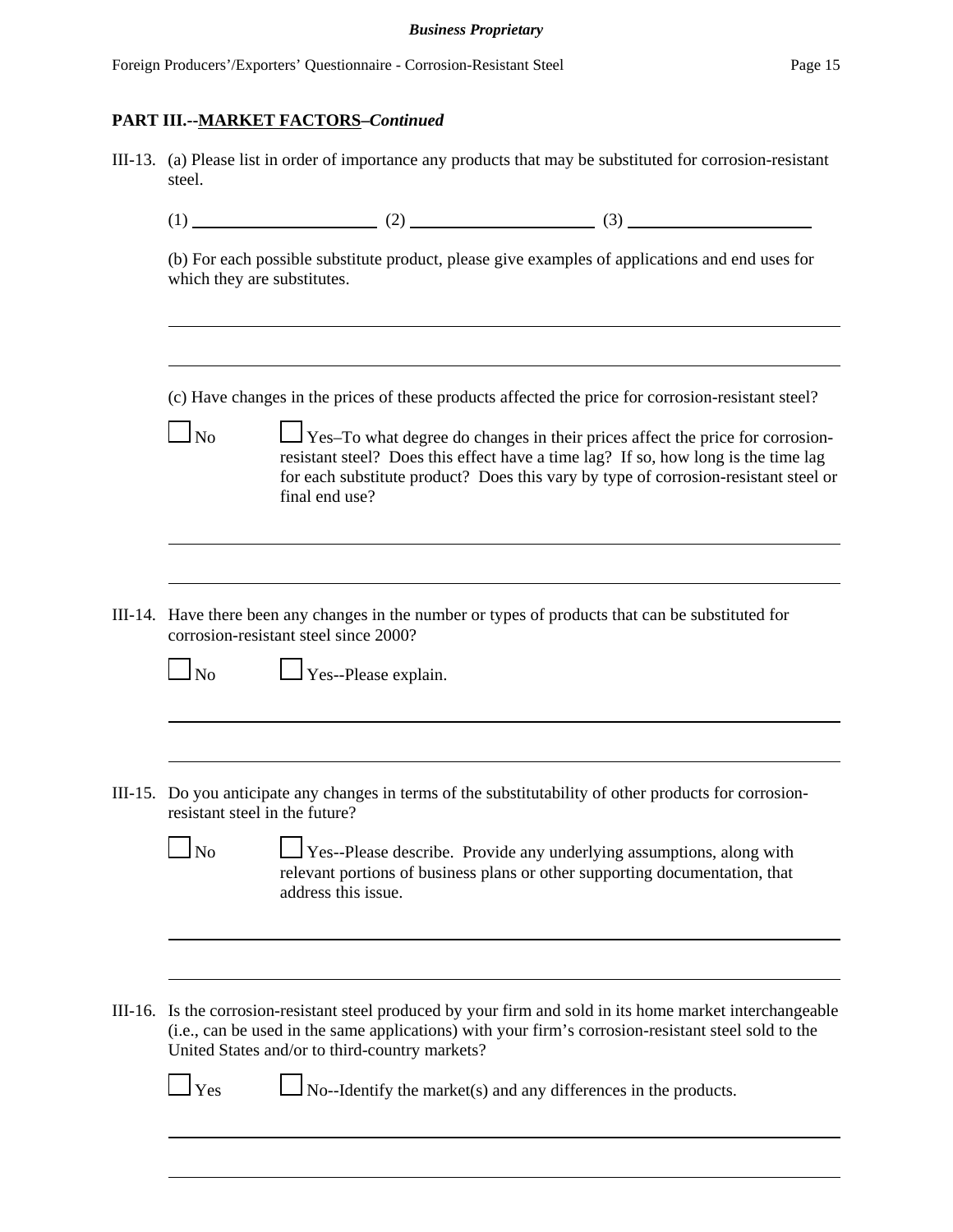| III-17. Describe the end uses of the corrosion-resistant steel that you manufacture and sell to your home<br>market. If these end uses differ from those of the corrosion-resistant steel you sell to the U.S.<br>market or to third-country markets, explain.                                                                                                                                                                                                                                                              |
|-----------------------------------------------------------------------------------------------------------------------------------------------------------------------------------------------------------------------------------------------------------------------------------------------------------------------------------------------------------------------------------------------------------------------------------------------------------------------------------------------------------------------------|
| III-18. Have there been any changes in the end uses of corrosion-resistant steel since 2000?<br>Yes--Please describe.<br>No                                                                                                                                                                                                                                                                                                                                                                                                 |
| III-19. Do you anticipate any changes in terms of the end uses of corrosion-resistant steel in the future?<br>No<br>Yes--Please describe and identify the time period. Provide any<br>underlying assumptions, along with relevant portions of business plans or other<br>supporting documentation, that address this issue.                                                                                                                                                                                                 |
| (a) Is the corrosion-resistant steel market subject to business cycles or conditions of competition<br>distinctive to corrosion-resistant steel?<br>Yes--Please explain and provide estimates of the duration of any such cycle.<br>N <sub>0</sub><br>(b) Has the emergence of new markets for corrosion-resistant steel since 2000 affected the<br>business cycles or conditions of competition distinctive to corrosion-resistant steel?<br>$\Gamma$ Yes--Please explain any such changes.<br>$\mathbf{\underline{I}}$ No |
|                                                                                                                                                                                                                                                                                                                                                                                                                                                                                                                             |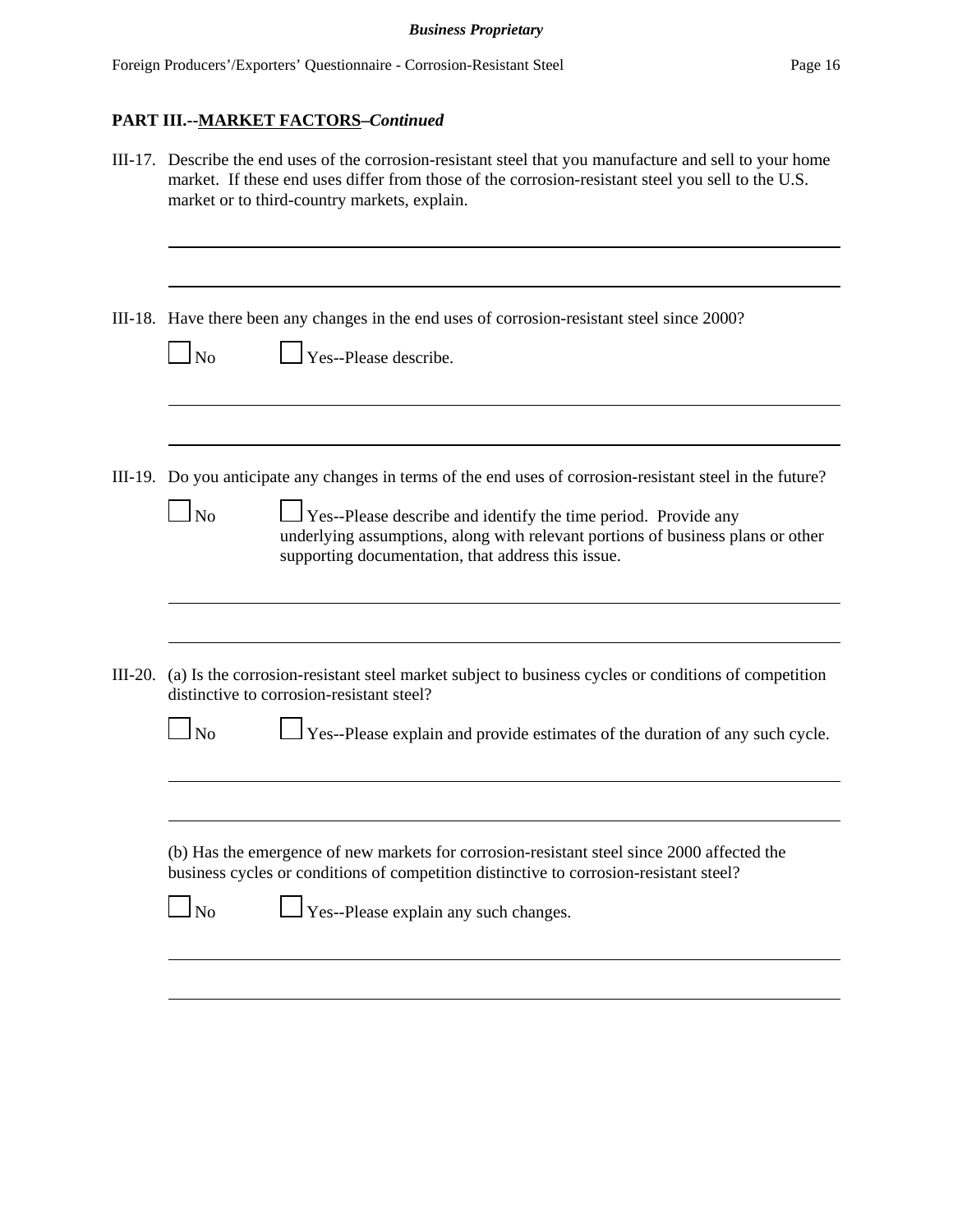|  | III-21. (a) How has demand within your home market for corrosion-resistant steel changed since 2000?                                                                                                                      |  |  |  |  |  |
|--|---------------------------------------------------------------------------------------------------------------------------------------------------------------------------------------------------------------------------|--|--|--|--|--|
|  | Unchanged<br>Increased<br>Decreased                                                                                                                                                                                       |  |  |  |  |  |
|  | Other (describe)                                                                                                                                                                                                          |  |  |  |  |  |
|  | What were the principal factors affecting changes in demand?                                                                                                                                                              |  |  |  |  |  |
|  |                                                                                                                                                                                                                           |  |  |  |  |  |
|  | (b) How has demand within the United States for corrosion-resistant steel changed since 2000?                                                                                                                             |  |  |  |  |  |
|  | $\Box$ Unchanged<br>Increased<br>Decreased                                                                                                                                                                                |  |  |  |  |  |
|  | $\int$ Other (describe)                                                                                                                                                                                                   |  |  |  |  |  |
|  | What were the principal factors affecting changes in demand?                                                                                                                                                              |  |  |  |  |  |
|  |                                                                                                                                                                                                                           |  |  |  |  |  |
|  |                                                                                                                                                                                                                           |  |  |  |  |  |
|  | (c) How has demand outside the United States for corrosion-resistant steel changed since 2000?                                                                                                                            |  |  |  |  |  |
|  | Increased<br>$\Box$ Unchanged<br>Decreased                                                                                                                                                                                |  |  |  |  |  |
|  | $\Box$ Other (describe) $\Box$                                                                                                                                                                                            |  |  |  |  |  |
|  | What were the principal factors affecting changes in demand?                                                                                                                                                              |  |  |  |  |  |
|  |                                                                                                                                                                                                                           |  |  |  |  |  |
|  |                                                                                                                                                                                                                           |  |  |  |  |  |
|  | III-22. Do you anticipate any future changes in corrosion-resistant steel demand in your home market<br>and the United States and, if known, the rest of the world?                                                       |  |  |  |  |  |
|  | N <sub>o</sub><br>Yes--Please describe and identify the time period. Provide any<br>underlying assumptions, along with relevant portions of business plans or other<br>supporting documentation, that address this issue. |  |  |  |  |  |
|  |                                                                                                                                                                                                                           |  |  |  |  |  |
|  |                                                                                                                                                                                                                           |  |  |  |  |  |
|  |                                                                                                                                                                                                                           |  |  |  |  |  |
|  |                                                                                                                                                                                                                           |  |  |  |  |  |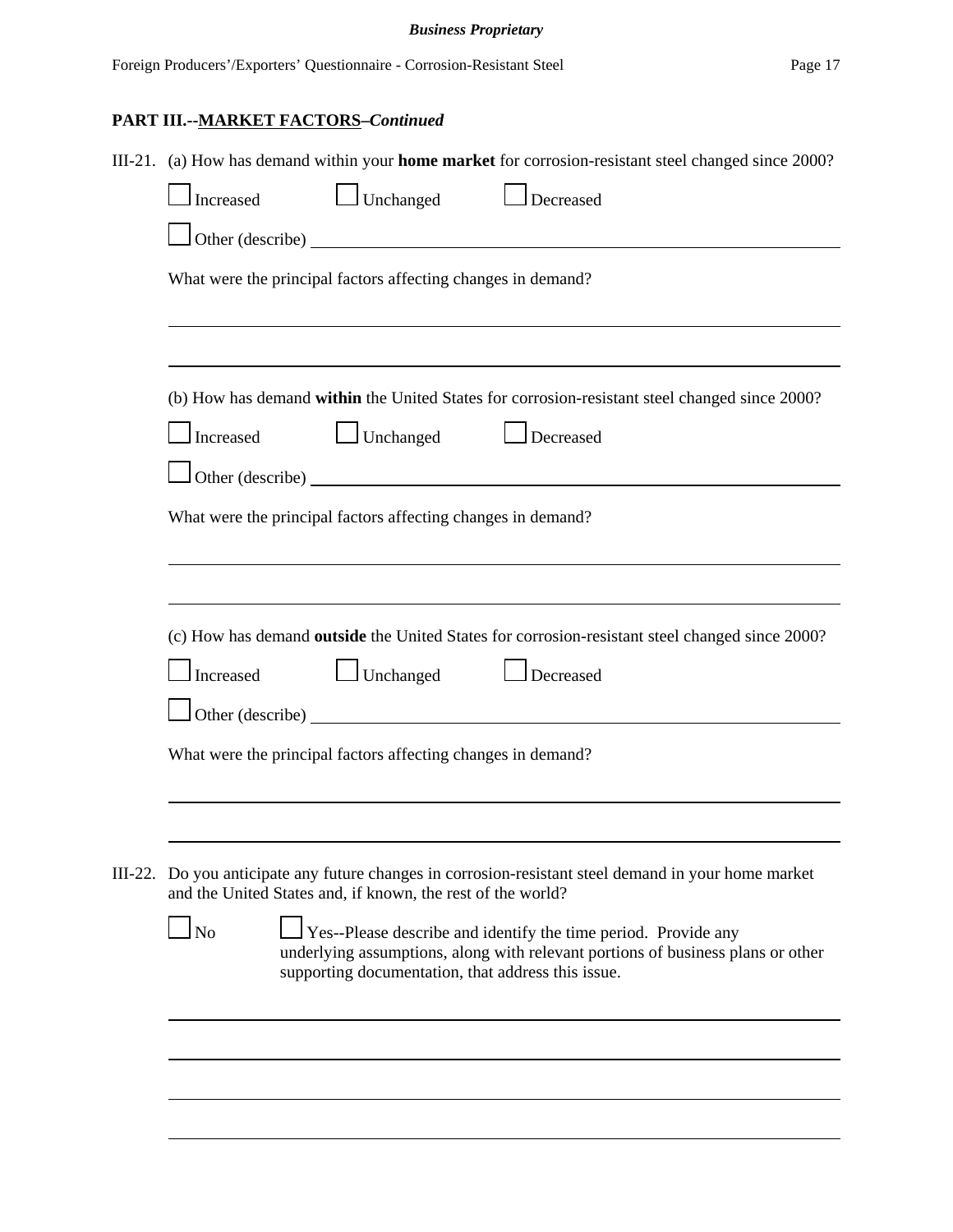| III-23. Please compare market prices of corrosion-resistant steel in your home market, the United States,<br>and third-country markets, if known. Provide specific information as to time periods and regions<br>for any price comparisons.                                                                                                                                                                                                                                  |
|------------------------------------------------------------------------------------------------------------------------------------------------------------------------------------------------------------------------------------------------------------------------------------------------------------------------------------------------------------------------------------------------------------------------------------------------------------------------------|
|                                                                                                                                                                                                                                                                                                                                                                                                                                                                              |
| III-24. Describe briefly your home market for corrosion-resistant steel, including the number of, and<br>competition between, producers.                                                                                                                                                                                                                                                                                                                                     |
|                                                                                                                                                                                                                                                                                                                                                                                                                                                                              |
| III-25. Do you face competition from imports of corrosion-resistant steel in your home market?<br>$\Box$ No $\Box$ Yes--Please identify the country sources of any imports of corrosion-resistant steel<br>into your home market.                                                                                                                                                                                                                                            |
| III-26. Please provide as a separate attachment to this request any studies, surveys, etc. that you are<br>aware of that quantify and/or otherwise discuss corrosion-resistant steel supply (including<br>production capacity and capacity utilization) and demand in (1) the United States, (2) each of the<br>other major producing/consuming countries, including the subject countries, and (3) the world as<br>a whole. Of particular interest is such data since 2000. |
| III-27. Does your firm sell corrosion-resistant steel over the internet?<br>$1_{\rm No}$<br>$\perp$ Yes--Please describe, noting the estimated percentage of your firm's total<br>sales of corrosion-resistant steel in 2005 accounted for by internet sales.                                                                                                                                                                                                                |
|                                                                                                                                                                                                                                                                                                                                                                                                                                                                              |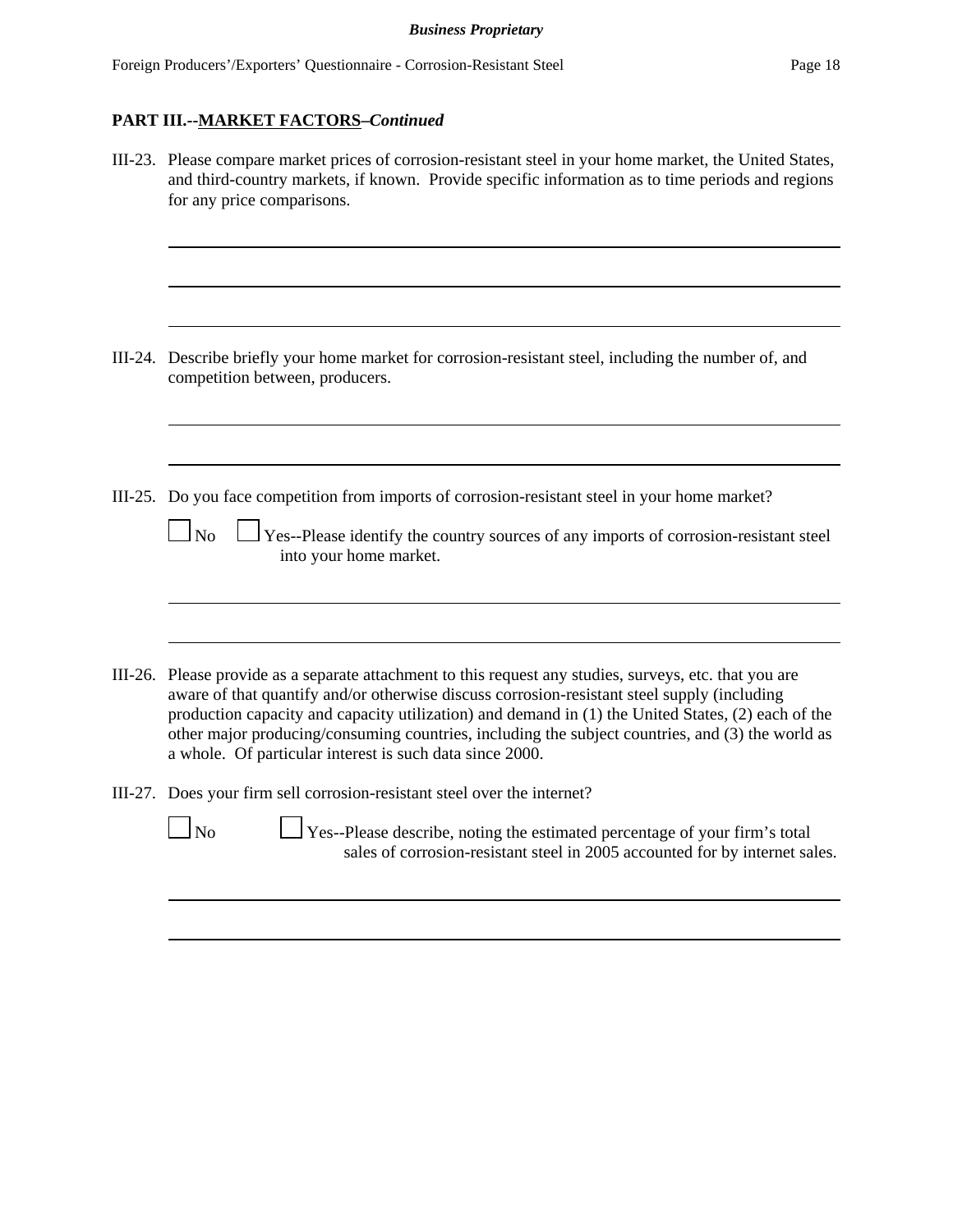## **PART IV.–MICRO-ALLOY STEEL--TRADE AND RELATED INFORMATION**

Further information on this part of the questionnaire can be obtained from **Elizabeth Haines** (202-205-**3200**). **Supply all data requested (except for financial data) on a calendar-year basis.**

IV-1. Who should be contacted regarding the requested information?

Company contact:

Name and title

Phone No. **E-mail address** 

IV-2. Report the information requested on the following page for **micro-alloy corrosion-resistant steel** produced in your firm's establishment(s) during the specified periods. (See product definitions in the instruction booklet). In the space provided below, please indicate whether or not your firm was able to provide accurate figures, or estimates, for the data requested. If not, identify your problems in doing so and indicate the nature (and extent) of any inaccuracies.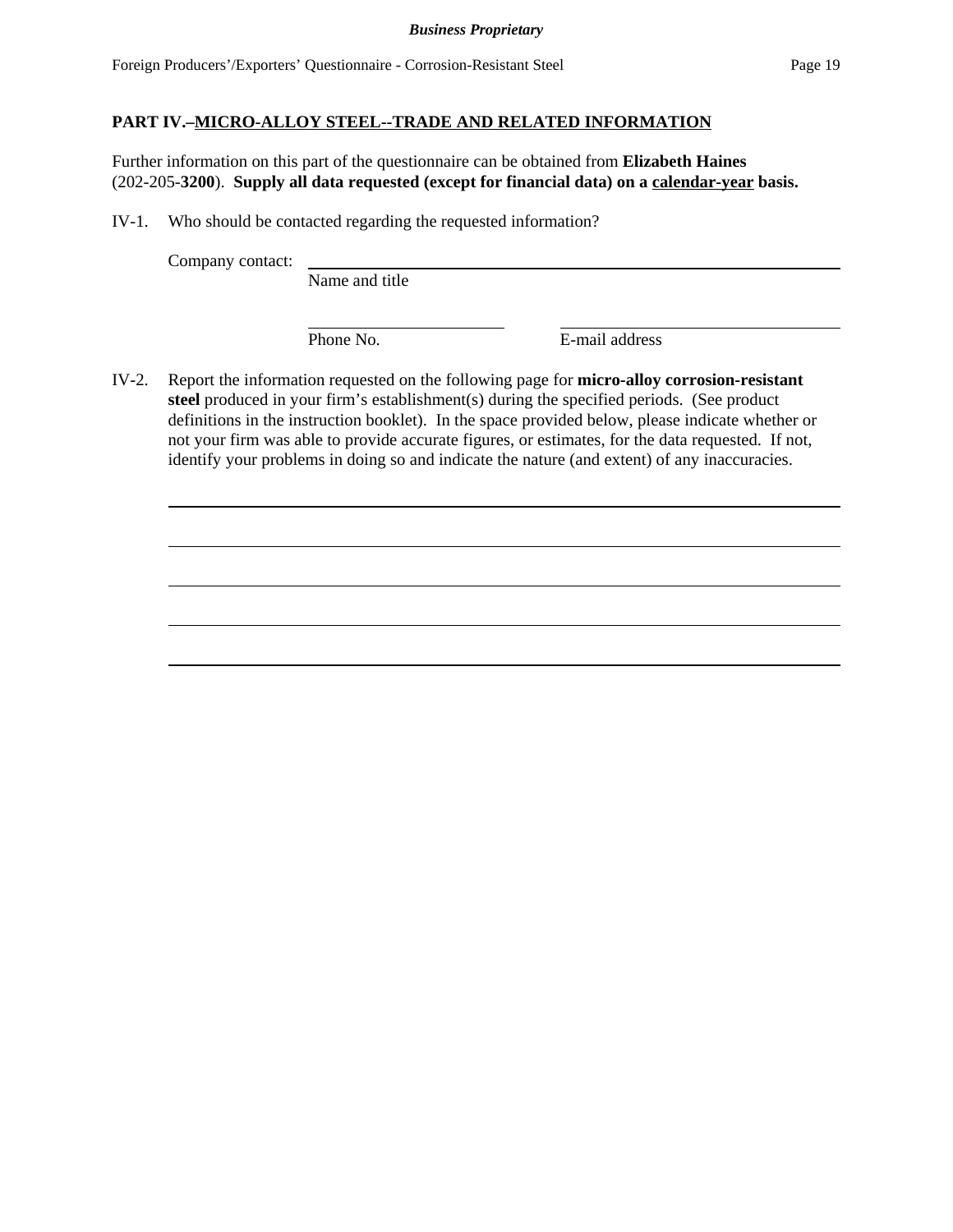#### **PART IV.–MICRO-ALLOY STEEL--TRADE AND RELATED INFORMATION--***Continued*

IV-3a. Please report production capacity, production, shipments, and inventories of micro-alloy corrosion-resistant steel produced by your firm in your country in **2000-05**.

| (Quantity in short tons, value in 1,000 U.S. dollars)                                                                                                                                                                                                                                                                                                                                                                             |      |      |      |      |      |      |  |
|-----------------------------------------------------------------------------------------------------------------------------------------------------------------------------------------------------------------------------------------------------------------------------------------------------------------------------------------------------------------------------------------------------------------------------------|------|------|------|------|------|------|--|
| Item                                                                                                                                                                                                                                                                                                                                                                                                                              | 2000 | 2001 | 2002 | 2003 | 2004 | 2005 |  |
| <b>AVERAGE PRODUCTION CAPACITY<sup>1</sup></b> (quantity)                                                                                                                                                                                                                                                                                                                                                                         |      |      |      |      |      |      |  |
| BEGINNING-OF-PERIOD INVENTORIES <sup>2</sup> (quantity)                                                                                                                                                                                                                                                                                                                                                                           |      |      |      |      |      |      |  |
| PRODUCTION <sup>3</sup> (quantity)                                                                                                                                                                                                                                                                                                                                                                                                |      |      |      |      |      |      |  |
| <b>SHIPMENTS:</b>                                                                                                                                                                                                                                                                                                                                                                                                                 |      |      |      |      |      |      |  |
| Home market:                                                                                                                                                                                                                                                                                                                                                                                                                      |      |      |      |      |      |      |  |
| Internal consumption/transfers<br>(quantity)                                                                                                                                                                                                                                                                                                                                                                                      |      |      |      |      |      |      |  |
| <b>Commercial shipments:</b><br>Quantity                                                                                                                                                                                                                                                                                                                                                                                          |      |      |      |      |      |      |  |
| Value                                                                                                                                                                                                                                                                                                                                                                                                                             |      |      |      |      |      |      |  |
| <b>Exports to--</b>                                                                                                                                                                                                                                                                                                                                                                                                               |      |      |      |      |      |      |  |
| United States: <sup>4</sup><br>Quantity                                                                                                                                                                                                                                                                                                                                                                                           |      |      |      |      |      |      |  |
| Value                                                                                                                                                                                                                                                                                                                                                                                                                             |      |      |      |      |      |      |  |
| All other export markets:<br>European Union: <sup>5</sup><br><b>Quantity</b>                                                                                                                                                                                                                                                                                                                                                      |      |      |      |      |      |      |  |
| Value                                                                                                                                                                                                                                                                                                                                                                                                                             |      |      |      |      |      |      |  |
| China:<br>Quantity                                                                                                                                                                                                                                                                                                                                                                                                                |      |      |      |      |      |      |  |
| Value                                                                                                                                                                                                                                                                                                                                                                                                                             |      |      |      |      |      |      |  |
| Asia (other than China): <sup>6</sup><br>Quantity                                                                                                                                                                                                                                                                                                                                                                                 |      |      |      |      |      |      |  |
| Value                                                                                                                                                                                                                                                                                                                                                                                                                             |      |      |      |      |      |      |  |
| Other: $7$<br>Quantity                                                                                                                                                                                                                                                                                                                                                                                                            |      |      |      |      |      |      |  |
| Value                                                                                                                                                                                                                                                                                                                                                                                                                             |      |      |      |      |      |      |  |
| Subtotal, all other export markets:<br>Quantity                                                                                                                                                                                                                                                                                                                                                                                   |      |      |      |      |      |      |  |
| Value                                                                                                                                                                                                                                                                                                                                                                                                                             |      |      |      |      |      |      |  |
| Total exports (quantity)                                                                                                                                                                                                                                                                                                                                                                                                          |      |      |      |      |      |      |  |
| Total shipments (quantity)                                                                                                                                                                                                                                                                                                                                                                                                        |      |      |      |      |      |      |  |
| END-OF-PERIOD INVENTORIES (quantity)                                                                                                                                                                                                                                                                                                                                                                                              |      |      |      |      |      |      |  |
| <sup>1</sup> The production capacity (see definitions in instructions booklet) reported is based on operating<br>hours per week,<br>weeks per year.<br>Please describe the methodology used to calculate production capacity, and explain any changes in reported capacity (use additional pages as<br>necessary).                                                                                                                |      |      |      |      |      |      |  |
| <sup>2</sup> Reconciliation of data.--Please note that the quantities reported above should reconcile as follows: beginning-of-period inventories, plus<br>production, less total shipments, equals end-of-period inventories. Do the data reported reconcile?<br>Yes<br>No--Please explain:                                                                                                                                      |      |      |      |      |      |      |  |
| <sup>3</sup> Please estimate the percentage of total production of corrosion-resistant steel in your country accounted for by your firm's production in 2005:<br>Percent<br><sup>4</sup> Please estimate the percentage of total exports to the United States of corrosion-resistant steel from your country accounted for by your firm's<br>exports in 2005:<br>Percent<br><sup>6</sup> Identify principal Asian export markets. |      |      |      |      |      |      |  |
| <sup>7</sup> Identify principal other export markets.                                                                                                                                                                                                                                                                                                                                                                             |      |      |      |      |      |      |  |